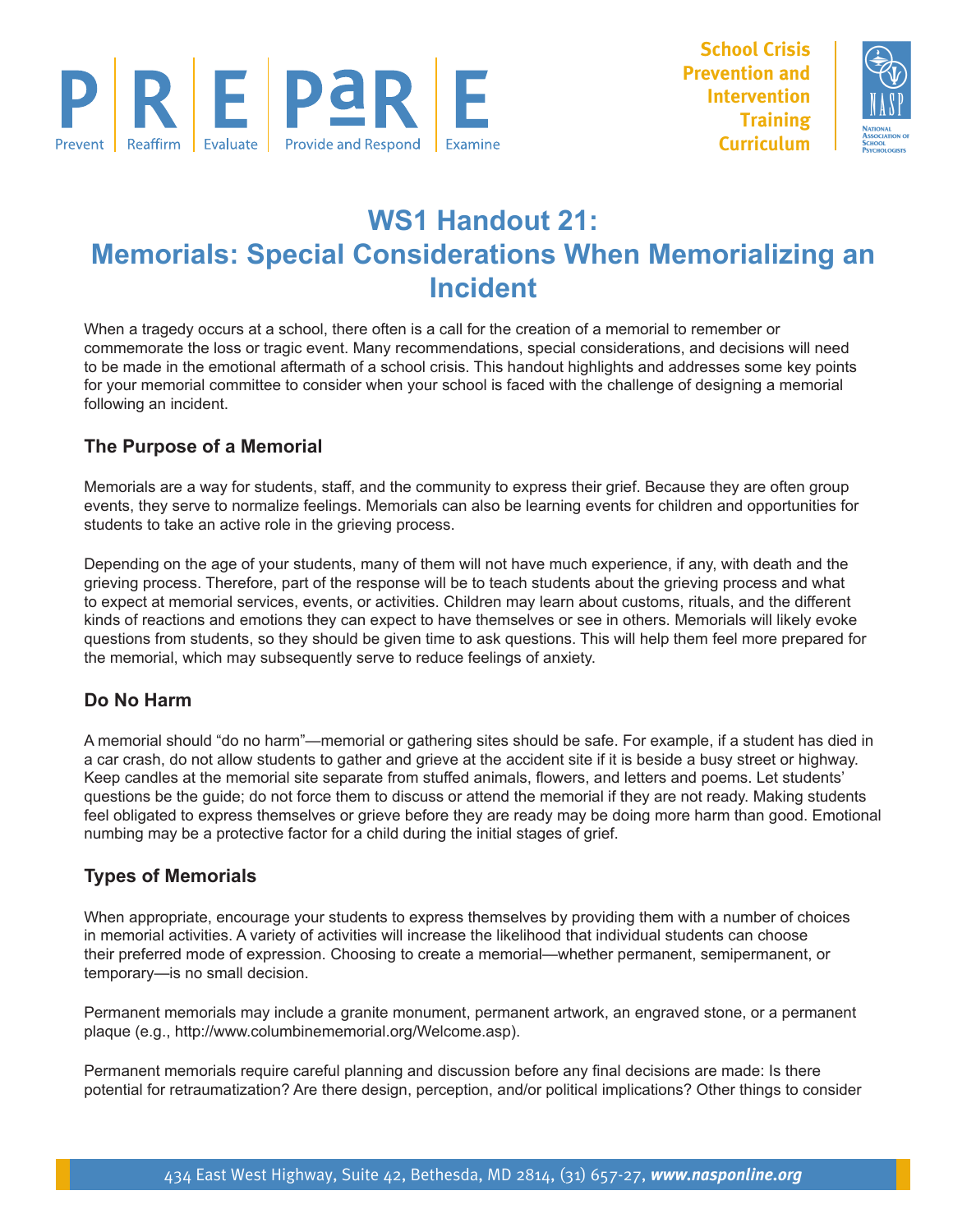are maintenance costs, memorial policies, cultural norms, time commitment, location, management of initial donations, long-term implications, and costs. One large high school district established a policy that no space or place on campus can be permanently named after a person. This district-wide policy decreases the likelihood of permanent memorials and promotes renewable or living memorials.

Semipermanent, renewable, or living memorials may include a tree planting, a memory garden, dedication of a space such as the library or gymnasium, a bench, an annual scholarship, or an annual 5K run. For semipermanent memorials, the school will want to designate how many years the memorial will remain in place.

Temporary memorials may include a nonrenewable scholarship; a temporary website or online memorial; a onetime monetary donation to charity; a message on a poster or banner; a memory book; writing an individual or group letter; keeping a journal; creating a personal song, poem, or other art project; a candlelight vigil; or an impromptu memorial site (collection of balloons, flowers, stuffed animals, and photos). Most temporary memorials are short term, can be given away as a gift or donation, or they will expire or come to an end within a year.

In most school-related deaths, it is most appropriate to create temporary memorials. Temporary memorials allow students, staff, and families to express their grief in a positive and constructive manner.

#### **Memorial Best Practices**

- Develop a school- or district-wide policy concerning memorials.
- Suggest having a written "memorial procedures" plan.
- Designate a memorial committee and committee chairperson to make decisions.
- Involve all important stakeholders (students, staff, parents, and community members).
- Be proactive in working with families and students to create appropriate memorials.
- Follow the maxim of "do no harm." Memorials should not be a source of retraumatization.
- Do not make memorial creation or attendance mandatory.

Although some literature exists regarding memorials, there is not a great deal of empirical research validating the use of memorials. In the crisis preparedness phase, it is recommended that districts develop guidelines about memorials before a crisis event takes place. The guidelines serve several purposes: (a) common definitions; (b) guidance for administrators, especially with an event that is highly emotional; and (c) consistency of implementing memorials between schools and crises.

A memorial committee may be assembled to help develop and promote memorial guidelines and policies. The committee will be responsible for making difficult and sensitive decisions. The committee will need to obtain support and consensus among the stakeholders involved. This is not always an easy task. For example, following a school shooting in Springfield, Oregon, Cathy Paine wrote: "The design and construction of a permanent memorial proved to be one of the biggest challenges of our recovery. Initially, there was a lack of funding and agreement about the details of the memorial design. A second committee was formed and the memorial was dedicated on the fifth anniversary of the shooting. The permanent memorial consists of trees, benches, a basalt pillar, and a memorial fence, which are all located in a small park near the high school."

Because memorials are group events, it is a time for people to come together and to support one another. Often memorials serve as a gathering place on important anniversaries after an event. If groups are gathering at a memorial site, the memorial committee should make school staff aware of the events so they can provide supervision; monitor student reactions and the appropriateness of the activities; and support students, staff, and community members. If memorials take place off school grounds, at least one school representative should be present, if possible.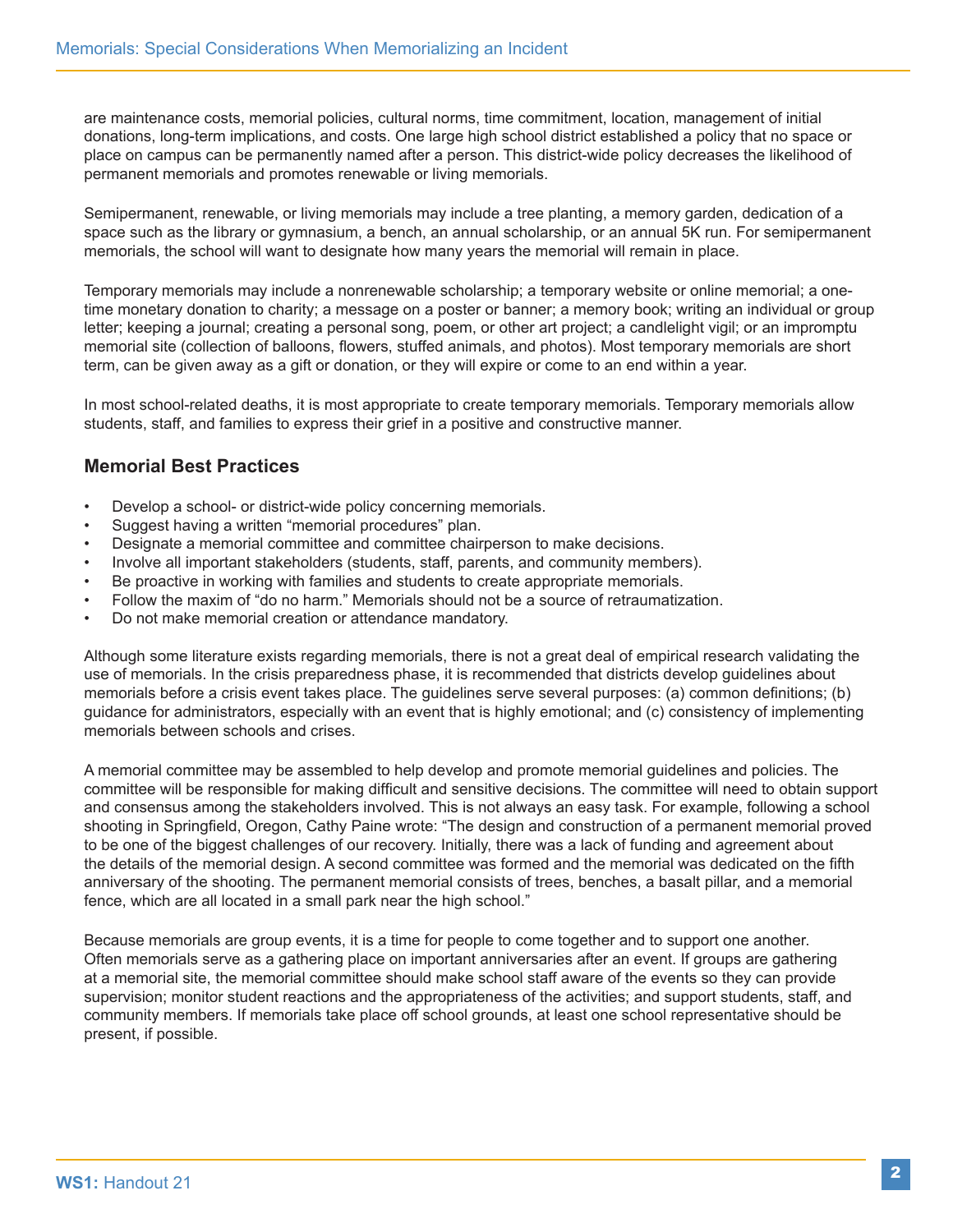# **Memorials After a Suicide**

Memorials following a suicide are particularly important to monitor. The following approaches are recommended:

- Do not make a permanent memorial following a suicide.
- Do not glorify, highlight, or accentuate the event in any way.
- Choose memorials that are temporary, nonrenewable, or in the form of a "living" memorial (e.g., monetary donation to charity or research, purchase of a suicide prevention program for students). These memorials will positively affect surviving students as opposed to glorifying the students that died by suicide, which increases the risk that others will copy the act.

Every decision made regarding memorials after a student suicide will be extremely important, because it may help prevent the death of another student. It has been estimated that 100–200 students die each year in suicide clusters. School administrators and mental health staff can help by making recommendations not to establish permanent memorials after a death by a suicide. Memorials following a suicide may glamorize death or communicate that suicide is an appropriate or desired response to stress. School staff should discourage whole-school assemblies, full-page dedications in a yearbook, establishment of a scholarship, flying a flag at half mast, or any long-term commemoration. Spontaneous memorials (balloons, flowers, pictures, and letters) should be removed or allowed for only a short time.

Having an established school policy that addresses memorials in the district, and educating students, staff, and parents, will help to alleviate potential hard feelings and resentment by those who may not understand the reasoning for this approach and may be upset by it. Addressing the requests of grieving parents is easier when administrators can refer to a school policy. Decision makers need to remember that their primary concern should be about the surviving students that are left in their care. Otherwise, saying no to a memorial can be misinterpreted as the school not caring or being insensitive.

### **Memorials: A List of "Dos and Don'ts"**

Memorial events and activities can be healthy venues that promote emotional expression and provide a sense of hope and recovery for those who participate. This list will serve as a quick guide for school officials who will ultimately be making decisions to best support students.

| <b>DOs</b>                                                                                        | <b>DON'Ts</b>                                                                                                                          |
|---------------------------------------------------------------------------------------------------|----------------------------------------------------------------------------------------------------------------------------------------|
| DO designate a chairperson and/or committee to<br>oversee current and future memorial activities. | DO NOT underestimate people's intense<br>emotions, such as anger, sadness, or the<br>resurfacing of past losses or traumas at memorial |
| DO create or refer to school policies that<br>specifically address memorial plans and             | events.                                                                                                                                |
| procedures.                                                                                       | DO NOT pathologize normal grief reactions<br>(consider handing out information about "common                                           |
| DO provide a variety or range of memorial<br>activities for students so they can choose their     | grief reactions").                                                                                                                     |
| own way of expressing grief.                                                                      | DO NOT mandate that students attend or<br>participate in memorial events or funeral services.                                          |
|                                                                                                   |                                                                                                                                        |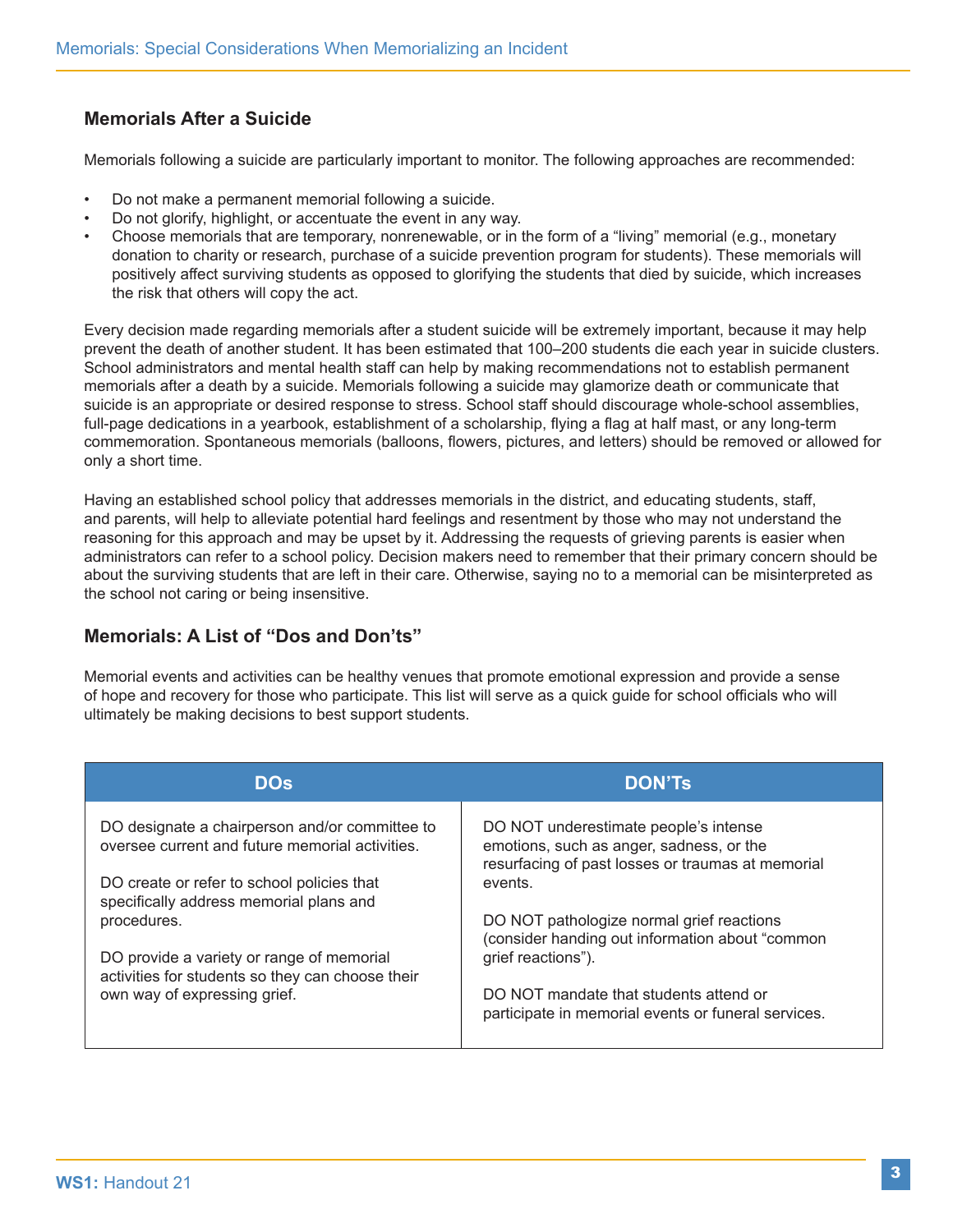| <b>DOs</b>                                                                                                                                                                                                                         | <b>DON'Ts</b>                                                                                                                                                            |
|------------------------------------------------------------------------------------------------------------------------------------------------------------------------------------------------------------------------------------|--------------------------------------------------------------------------------------------------------------------------------------------------------------------------|
| DO promote memorials and activities that foster<br>a sense of hope, recovery, and positive action.                                                                                                                                 | DO NOT designate permanent memorials, plaques,<br>or pages in a yearbook for students that die by<br>suicide.                                                            |
| DO educate students about memorial behavior<br>and expectations (e.g., people may express their<br>emotions openly at a memorial).                                                                                                 | DO NOT glorify or accentuate any temporary<br>memorials for a student that dies by suicide.                                                                              |
| DO provide a variety of age-appropriate<br>memorial activities that reflect the student's<br>developmental stage.                                                                                                                  | DO NOT hold an assembly after the death of a<br>student who died by suicide (to minimize glorification<br>of the student's death).                                       |
| DO give permission for students to leave a<br>memorial event if they do not feel comfortable<br>and suggest an alternate activity (recommended<br>that staff supervise students that leave).                                       | DO NOT close school or dismiss early to allow<br>students and staff to attend a funeral (students and<br>staff should be permitted to attend on an individual<br>basis). |
| Do provide students and staff with additional<br>options (counseling, talking to a trusted adult)<br>should they become overwhelmed with emotions                                                                                  | DO NOT allow any form of subtle or obvious gang<br>representation such as symbols or colors.                                                                             |
| and need additional support.<br>DO disseminate facts and provide information<br>to parents and staff about crisis reactions and                                                                                                    | DO NOT announce the death of a student over the<br>intercom system (classroom announcements are<br>more personal).                                                       |
| adaptive and maladaptive coping responses.                                                                                                                                                                                         | DO NOT encourage funerals to be held at a school.                                                                                                                        |
| DO demonstrate awareness and sensitivity<br>toward culturally related expressions, practices,<br>and activities.                                                                                                                   | DO NOT allow memorials to be placed at the<br>entrance of a school (memorials need to be<br>optional).                                                                   |
| DO closely supervise all memorial events to<br>make sure they are appropriate, safe, and follow<br>the maxim of "do no harm."                                                                                                      | DO NOT attempt to have the school provide all<br>memorials (community groups may also provide<br>venues and activities as a remembrance or                               |
| DO monitor individuals at memorial events and<br>make sure they are linked with or referred to<br>mental health professionals, if needed. (Students<br>indicating self-harm or violent intent need to be<br>referred immediately.) | commemoration of the event).                                                                                                                                             |
| DO promote "living" memorials that benefit<br>others (e.g., donations for a suicide prevention<br>program).                                                                                                                        |                                                                                                                                                                          |

*Note.* Adapted from *Memorial activities at school: A list of "Do's and Don'ts*." http://www.nasponline.org/resources/crisis\_safety

Remembrance or commemoration T-shirts have gained in popularity but can present potential problems. Most often, school staff may not be aware of the T-shirts until multiple students are wearing the T-shirts. Questions to discuss when forming memorial policies include: (a) Will T-shirts be allowed? If not, what other alternative memorial activities can be suggested to students? (b) If no T-shirts are allowed and students violate policy, how will the administration handle the violation? Will the staff have students remove or cover the T-shirts or will they send the students home?